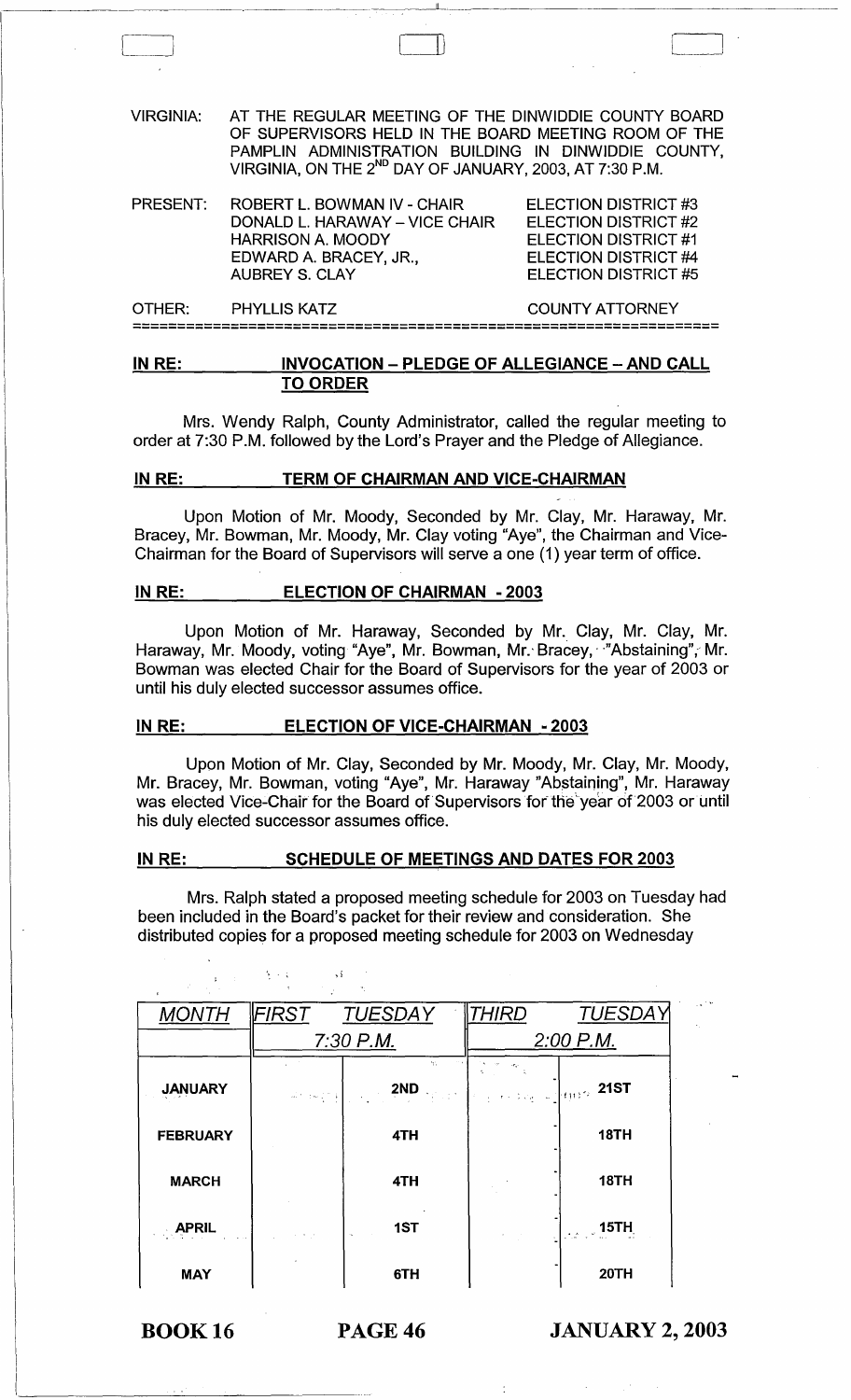| <b>JUNE</b>                                                                                                                  |  | 3RD |  | 17TH        |  |  |
|------------------------------------------------------------------------------------------------------------------------------|--|-----|--|-------------|--|--|
| <b>JULY</b>                                                                                                                  |  | 1ST |  | <b>15TH</b> |  |  |
| <b>AUGUST</b>                                                                                                                |  | 5TH |  | <b>19TH</b> |  |  |
| <b>SEPTEMBER</b>                                                                                                             |  | 2ND |  | <b>16TH</b> |  |  |
| <b>OCTOBER</b>                                                                                                               |  | 7TH |  | <b>21ST</b> |  |  |
| <b>NOVEMBER</b>                                                                                                              |  | 4TH |  | <b>18TH</b> |  |  |
| <b>DECEMBER</b>                                                                                                              |  | 2ND |  | 16TH        |  |  |
|                                                                                                                              |  |     |  |             |  |  |
|                                                                                                                              |  |     |  |             |  |  |
| THE 8TH DAY FOLLOWING THE REGULAR SCHEDULED MEETINGS TO BE                                                                   |  |     |  |             |  |  |
| USED AS A MAKEUP DATE IF THE REGULAR SCHEDULED MEETING IS TO BE                                                              |  |     |  |             |  |  |
| CONTINUED BECAUSE THE CHAIRMAN OR VICE CHAIRMAN FINDS THAT<br><b>WEATHER OR OTHER CONDITIONS ARE HAZARDOUS FOR THE BOARD</b> |  |     |  |             |  |  |
| <b>MEMBERS TO ATTEND</b>                                                                                                     |  |     |  |             |  |  |
|                                                                                                                              |  |     |  |             |  |  |
|                                                                                                                              |  |     |  |             |  |  |

Mr. Haraway made a motion to hold the Board meetings on the 1 $^{\mathrm{st}}$ Tuesday at 7:30 P.M. and the 3 $^{\text{rd}}$  Tuesday at 2:00 P.M. Mr. Clay seconded the motion.

Mr. Bracey asked, what reason do we have for changing the meetings from Wednesday to Tuesday? Mr. Bracey stated if someone could give him a reason he felt he would be more comfortable making the change. Mr. Haraway stated one of the reasons is because the Baptist Churches in the County have their mid-week prayer services on Wednesday nights and a pastor has requested that we change the meeting to another day. The County Administrator commented that there are other activities that take place on Wednesday night with other groups also. This would provide an opportunity for those persons to come to the Board meetings too. Mr. Moody commented that he felt it would increase citizen attendance at the meetings. Mr. Bracey requested that the motion be amended to state this change would be for one year only.

Mr. Haraway amended his motion to include the change from Wednesday to Tuesday for a trial period of one year to give more people an opportunity to attend the meetings; Mr. Clay agreed.

Mr. Moody, Mr. Clay, Mr. Haraway, Mr. Bowman voting "Aye," Mr. Bracey "Abstaining,"

BE IT RESOLVED by the Board of Supervisors of Dinwiddie County, Virginia, that the following meeting schedule is established for the regular meetings of the Board of Supervisors for the calendar year of 2003 with the  $8^{\text{th}}$ day following the regular scheduled meetings to be used as a makeup date if the regular meeting is to be continued because the Chair or Vice-Chair find that weather or other conditions are hazardous for the Board members to attend:

THE FIRST MEETING OF EACH MONTH, HELD ON THE FIRST TUESDAY, WILL BE AT 7:30 P.M.

BOOK 16 PAGE 47 JANUARY 2, 2003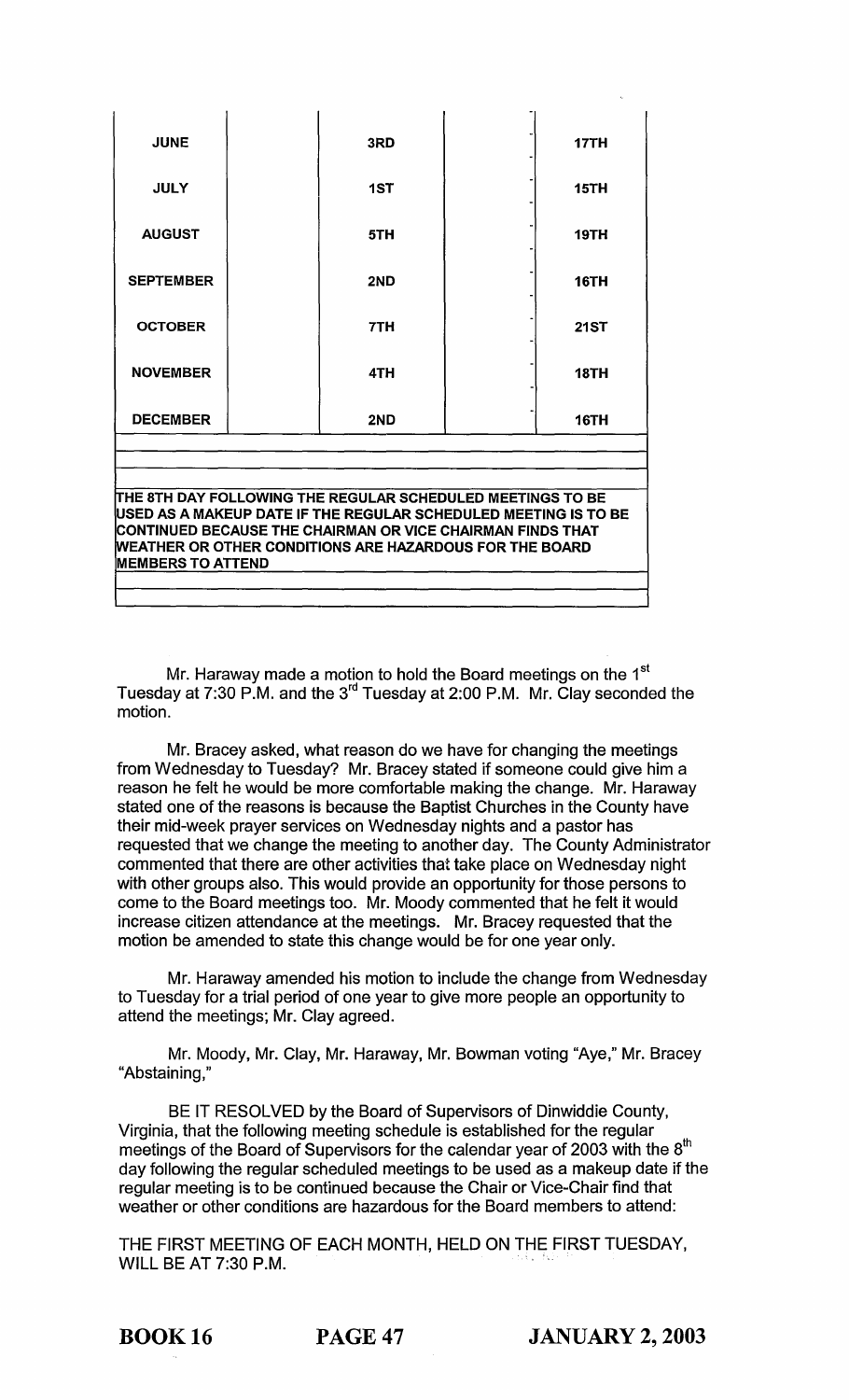# THE SECOND MEETING OF EACH MONTH, HELD ON THE THIRD TUESDAY, WILL BE AT 2:00 P.M.

# THE MEETING SCHEDULE IS FOR A TRIAL PERIOD OF ONE YEAR.

ALL REGULAR AND MAKEUP MEETINGS WILL BE HELD IN THE PAMPLIN ADMINISTRATION BUILDING, BOARD MEETING ROOM, 14016 BOYDTON PLANK ROAD, DINWIDDIE, VIRGINIA 23841.

 $-4.514$ 

#### **IN RE:** MEETING STRUCTURE

 $\begin{bmatrix} 1 & 1 \\ 1 & 1 \end{bmatrix}$ 

The County Administrator commented that the Board had discussed trying to streamline the structure of the meetings. One suggestion was to try the consent agenda.

The consent agenda will contain items for action that are routine in nature and should not require additional discussion. Items on the consent agenda will be approved with one motion at the beginning of the meeting. If a Board member needs to discuss an item in the consent agenda before action is taken, that item will be pulled and placed on the regular agenda for discussion.

The second suggestion was that the Department Heads will continue to submit monthly reports to the Division Chiefs and the County Administrator for review. On a quarterly basis, at the second meeting of the month, the Department Head Reports will be included for the Board. However, they will **not**  be in attendance unless the Board member lets Administration know they have an issue that would require the Department Heads to be at the meeting. It is very important that Administration be notified ahead of time if the Board has questions on an item or report so that staff can be sure they have the information at hand to answer those questions.

## Board Member Comments

- 1. Any items brought up under Board member comments will be discussed and considered a first reading on that item.
- 2. If information on the topic has been provided to Administration and included in the Board packets that are sent out prior to the meeting, action could be taken by the Board.
- 3. If information has not been included, then the item can be discussed but will be placed on the next agenda for action.

Mr. Haraway asked what happened to cause this request? The County Administrator replied that sometimes items are brought' up without prior knowledge or information and the Board is asked to vote on the item during Board Member Comments. We try not to do that with the regular agenda, to bring something to you that you haven't had previous information about. This is just a reiteration of that policy. Mr. Haraway asked if there would be a way to have an exception to the policy if something were to come up that they needed to vote on. Mrs. Ralph commented it would be up to the Board if they felt it was an emergency and they needed to take action. The County Administrator stated this is just an opportunity to try to get as much information to you ahead of time so you can make informed decisions.

Mr. Bracey stated he would like to have a workshop to explain the consent agenda. The County Administrator stated she would set one up for them.

The Board postponed action on this item until the next meeting.

# **MR. BOWMAN ASSUMED THE CHAIR.**

BOOK 16 PAGE 47 **JANUARY 2, 2003**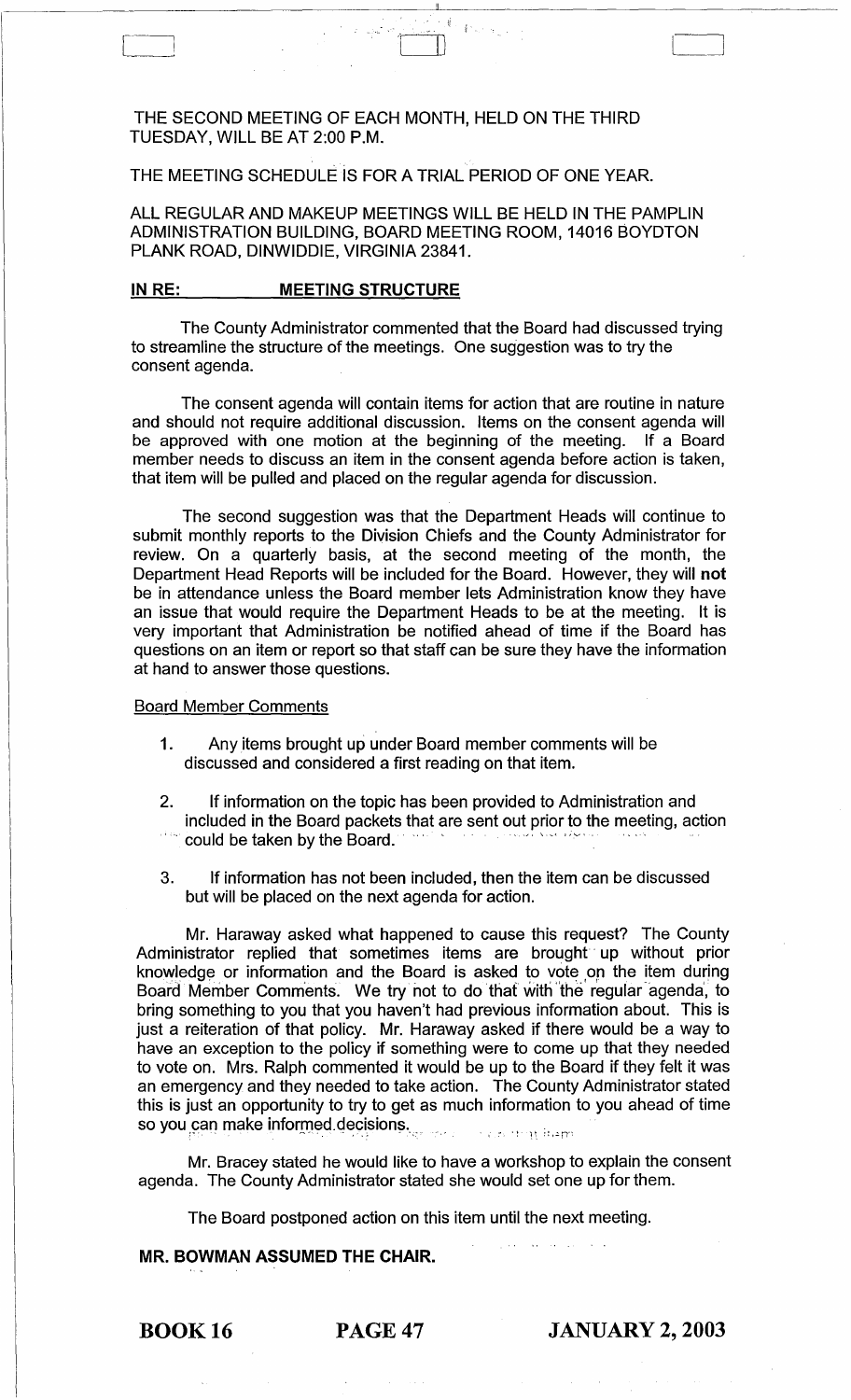# IN RE: ACCEPTANCE BY CHAIR

Mr. Bowman thanked the Board for their confidence.

# IN RE: AMENDMENTS TO THE AGENDA

There were no amendments to the agenda.

#### IN RE: MINUTES

Upon motion of Mr. Clay, Seconded by Mr. Haraway, Mr. Bracey, Mr. Moody, Mr. Clay, Mr. Haraway, Mr. Bowman voting "Aye,"

BE IT RESOLVED by the Board of Supervisors of Dinwiddie County, Virginia that the minutes of the December 16, 2002 Continuation Meeting and the December 18, 2002 Continuation Meeting are approved in their entirety.

# IN RE: CLAIMS

Upon motion of Mr. Haraway, Seconded by Mr. Moody, Mr. Bracey, Mr. Moody, Mr. Clay, Mr. Haraway, Mr. Bowman voting "Aye,"

BE IT RESOLVED by the Board of Supervisors of Dinwiddie County, Virginia that the following claims are approved and funds appropriated for same using checks numbered 10334533 through 1033680 (void check(s) numbered 1033452, and 1033523 through 1033550)

# Accounts Payable:

| (101) General Fund            |                     | \$172,624.53 |
|-------------------------------|---------------------|--------------|
| (103) Jail Commission         |                     | .00          |
| (104) Marketing Fund          |                     | .00          |
| (222) E911 Fund               | <b>\$\$\$\$\$\$</b> | 17,785.34    |
| (223) Self Insurance Fund     |                     | .00          |
| (225) Courthouse Maintenance  |                     | .00          |
| (226) Law Library             |                     | .00          |
| (228) Fire Programs & EMS     | \$\$\$\$\$\$        | .00.         |
| (229) Forfeited Asset Sharing |                     | 408.47       |
| (304) CDBG Grant Fund         |                     | .00          |
| (305) Capital Projects Fund   |                     | .00          |
| (401) County Debt Service     |                     | <u>.00</u>   |
| <b>TOTAL</b>                  |                     | \$192,015.56 |
| PAYROLL 12/20/02              |                     |              |
| (101) General Fund            |                     | \$401,863.08 |
| (222) E911 Fund               | \$                  | 3,420.91     |
| (304) CDBG Fund               | \$                  | 3,939.11     |
| TOTAL                         | S                   | 409,223.10   |

#### IN RE: CITIZEN COMMENTS

Mr. Bowman asked if there were any citizens signed up to speak or present who wished to address the Board during this portion of the meeting. No one came forward to address the Board.

#### IN RE: STATEMENT PRIOR TO PUBLIC HEARING

Mr. William C. Scheid, Planning Director, came forward to make the following statement prior to the Public Hearings.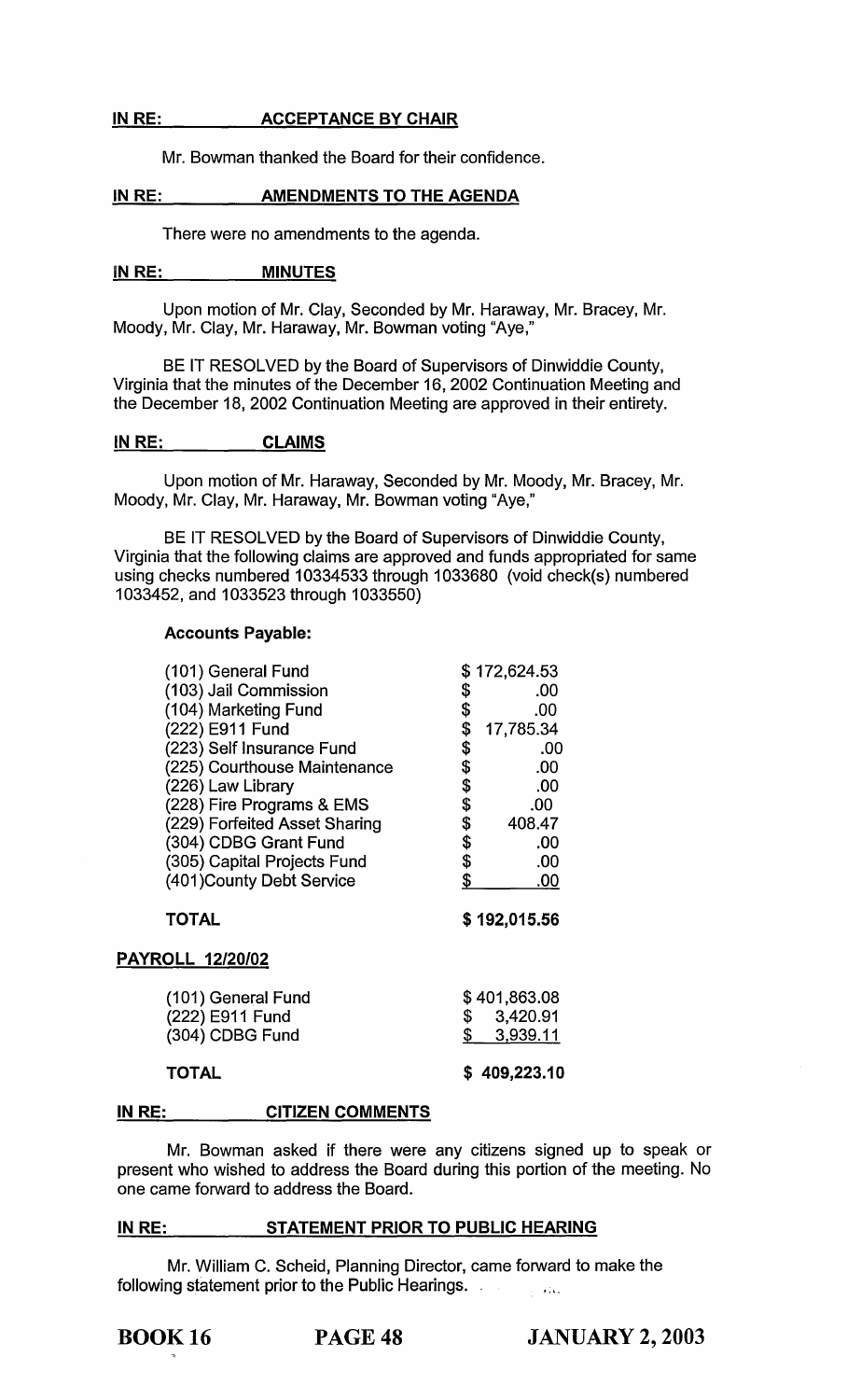"As previously requested by the Board of Supervisors, Draft copies of the Planning Commission Meeting minutes have been made available to the public prior to this meeting as well as copies on the table at the rear of this meeting room. The purpose of doing so is to expedite the hearing process without compromising the publics' access to pertinent information. It is noted that the Board has been given various information on all of the hearing(s) to include, the application, zoning map, adjacent property owner list, locational map(s), proffers (if applicable), soils data, comprehensive land use maps and references, etc. With this information noted, I will proceed with the case(s)."

". . ~. . ... :.... .. "'"

 $\Box$ 

#### IN RE: PUBLIC HEARING - P-02-4 - NICK W. STAMOS

This being the time and place as advertised in the Progress Index on December 17, 2002 and December 24, 2002, for the Board of Supervisors of Dinwiddie County, Virginia to conduct a Public Hearing to receive public comment on a request from Mr. Nick W. Stamos to rezone a 65-acre parcel of land from Agricultural, general A-2, to Residential, RR-1.

Mr. Scheid read excerpts from the following Summary Staff Report:

# **Planning Summary Report**

## File: P-02-4

#### Applicant: Nick W. Stamos

The applicant, Mr. Nick W. Stamos, is seeking to rezone a 65-acre parcel of land from Agricultural, general A-2 to Residential, rural RR-1. The property is located on the East side of Claiborne Road (Rt. 631) near its intersection with Route 460 in the Sutherland area. The tax map/parcel numbers are 19-99 and 19-99B. The current zoning requires a minimum of 3 acres per homesite and limits the number of times the parcel may be subdivided. The rural residential zoning requires a minimum of 2 acres per homesite. The comprehensive land use plan designates this area as an urban planning area. The planning staff introduced the case and noted that the applicant offered several proffers if the rezoning application was approved. During the public hearing portion of the meeting, several citizens spoke noting concerns they had with the request. After hearing the citizen comments, the Chairman closed the public comment portion of the public hearing. In view of the citizen comments and the applicants' willingness to meet with the citizens regarding their concerns, a committee was appointed and the case continued to December  $11<sup>th</sup>$ . The committee met on December  $2<sup>nd</sup>$  at 3:30 p.m. at McCray Electric Company on Route 460. Several matters involving buffers, size of homes, lot size, traffic and wells were discussed. Upon conclusion of the meeting, the applicant agreed to revise the proffers offered as part of the rezoning process. The revised proffers were introduced at the December 11<sup>th</sup> meeting. A brief discussion among the Commissioners followed. Upon conclusion of the discussions, the Planning Commission voted 3-2 with 1 abstaining to recommend **approval with proffers** to the Board of Supervisors (see extract of draft minutes from December  $11^{\text{th}}$  and November 13<sup>th</sup> Planning Commission meeting).

The proffers are attached to this report and by reference made a part thereof.

Since this is a zoning matter, the standard statement regarding your action must be read. In order to assist you in this matter, the statement was included in your information. . , .. ; : .... ; .:

Mr. Bowman opened the public hearing. The following citizens came forward to address the Board in opposition to the rezoning request.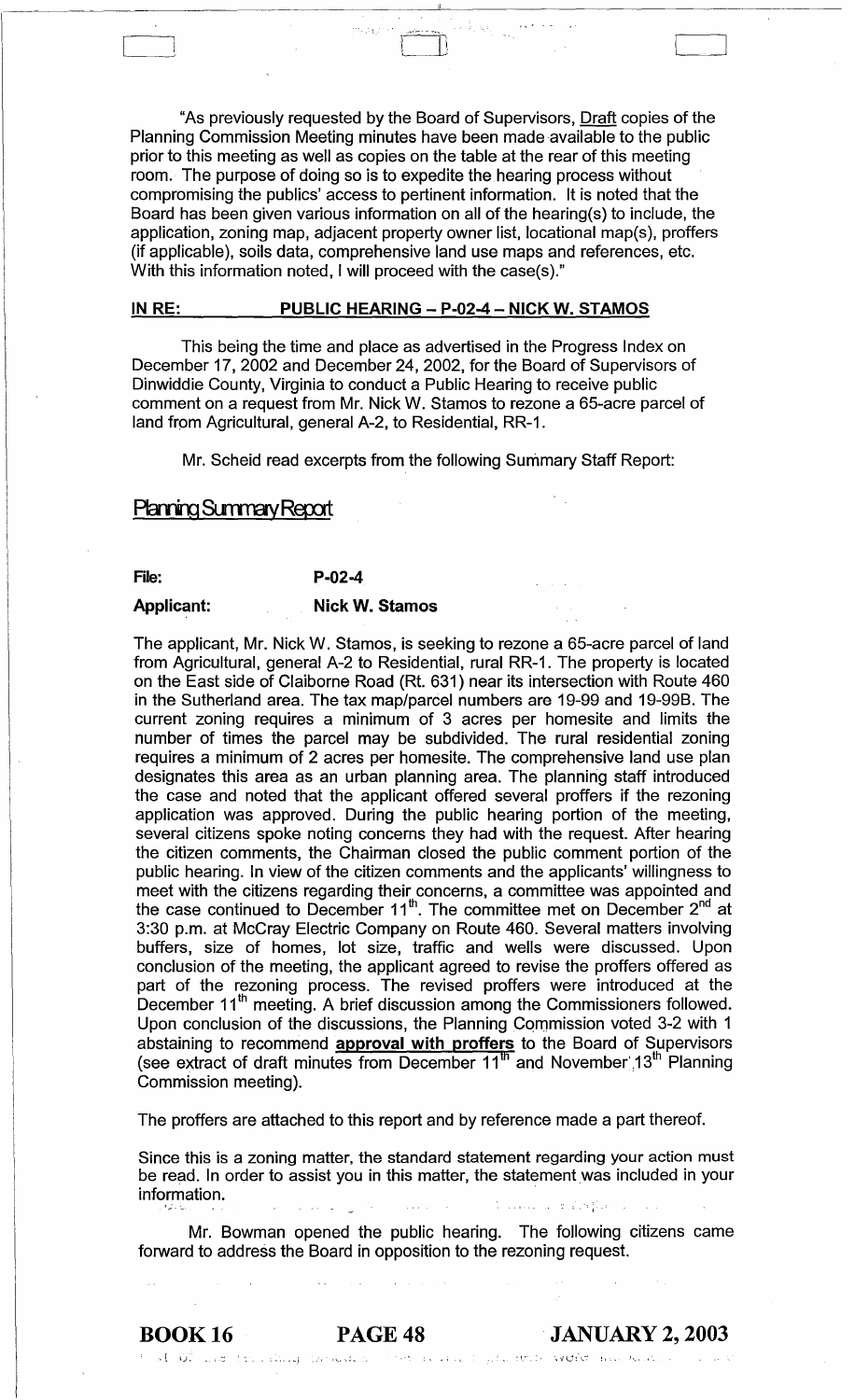- 1. John Isom 19917 Cox Road, Sutherland, Virginia 23803.
- 2. Ray Heller 20009 Cox Road, Sutherland, Virginia 23803.
- 3. Victoria Heller 20009 Cox Road, Sutherland, Virginia 23803.
- 4. Ray Witt 20013 Cox Road, Sutherland, Virginia 23803.
- 5. Hutty Titmus 18810 Cox Road, Sutherland, Virginia 23803.
- 6. Anne Scarborough Boydton Plank Road, Dinwiddie, Virginia 23841.

The following citizens came forward to address the Board in support of the rezoning request.

1. William Leonard - 4108 Leonard Lane, Sutherland, Virginia 23803.

Mr. Bowman closed the public hearing.

The Applicant, Mr. Nick Stamos, 18410 Sycamore Drive, Dinwiddie, Virginia 23841, stated he and his partner, Mr. Kenneth Thompson, had done more than their duty on this rezoning request with the proffers they have offered. He commented that it was not their intent to upset the neighbors. He said he had every intention of making this into a top-notch subdivision and build good quality homes no matter what the square footage is.

Mr. Kenneth Thompson, 10101 Southampton Drive, Disputanta, Virginia, addressed the issues regarding the size of the homes. He stated the square footage of the homes were in line with the demands for housing. Not everyone needs or wants larger homes. Older couples that don't have children or have children in college don't want larger homes to pay taxes on or to maintain.

Mr. Ronald Gordon, 14100 Boydton Plank Road, came forward to speak stating that he was a surveyor working on this project with Mr. Stamos and Mr. Thompson. He pointed out that he had an opportunity to have a conversation with Roger Morris, who works for the school system. It was determined that this subdivision would not greatly impact the schools in the area due to the spread of school aged children. He stated that he had talked with Sheriff Shands and the Sheriff's Department already patrols this area, so there would not be any additional demand on them. Mr. Gordon added that he had spoken to David Jolly, Director of Emergency Services, and found that there would not be any additional problems for providing emergency services to this subdivision.

A lengthy discussion continued between the Applicants, Board members and Mr. Scheid regarding the affect of additional wells on the water table, minimum buffer requirements, square footage of the homes, traffic on Claiborne Road, set aside lot or areas for recreation, and the cutting of trees on the lots.

Mr. Bracey voiced his concerns about the increase in students in the schools, the buffer zone and the traffic on Claiborne Road. Mr. Gordon stated VDOT would be involved in the development of the roads for the subdivision and they will make certain they are safe.

Mr. Moody stated the last subdivision that was approved by the Board had a 1,550 square feet minimum requirement for the homes and its located west of this parcel off of Route 460. The requirements should be the same for this subdivision.  $\sqrt{\left( \frac{1}{2} \right)^2 + \left( \frac{1}{2} \right)^2 + \left( \frac{1}{2} \right)^2}$ 

Mr. Haraway commented that he felt the County had adequate housing in the 1,400 square foot range. There is a market for larger houses in the County. The last subdivision approved by the Board had a minimum requirement of 1,500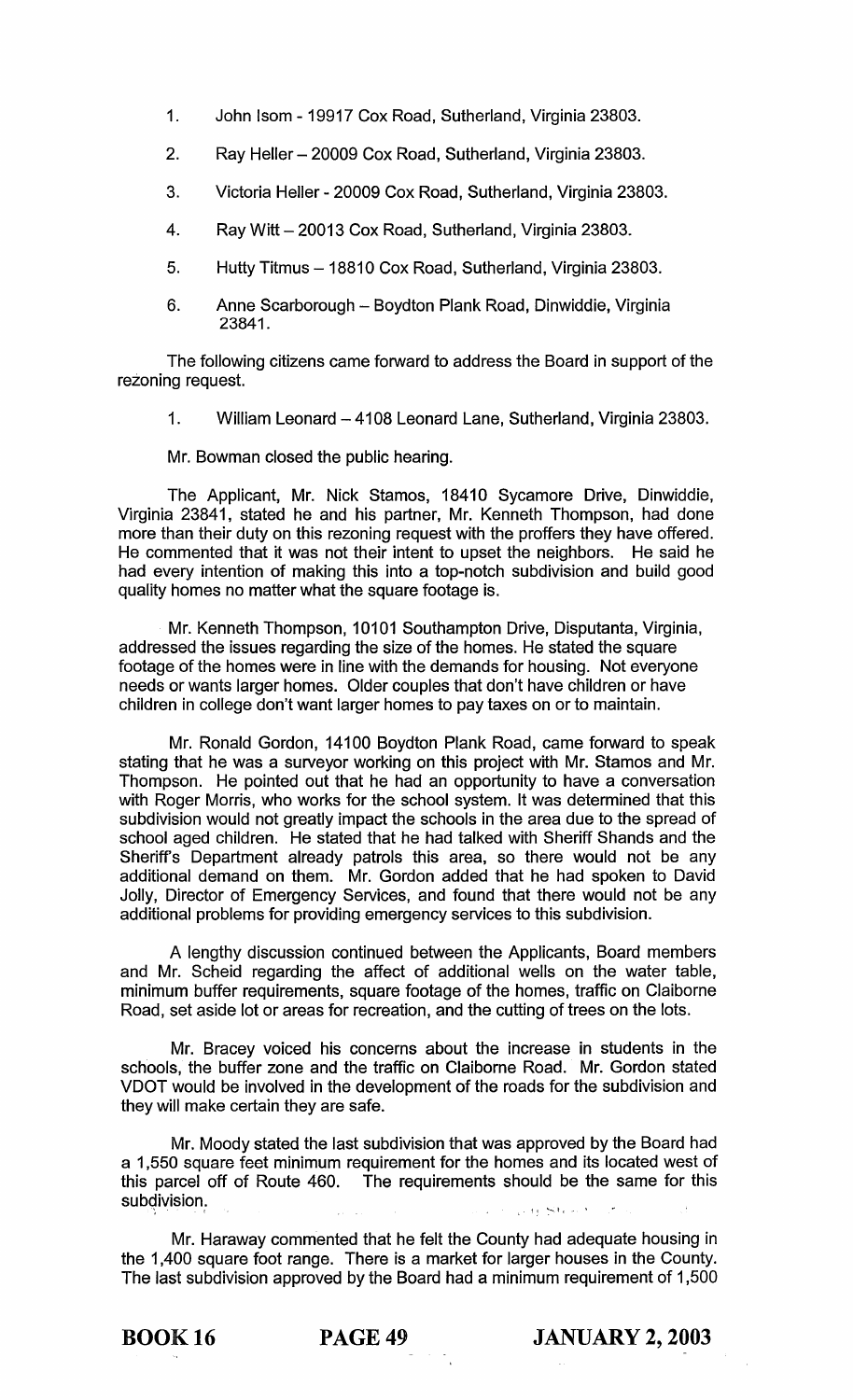square feet for ranchers and 1,750 square feet for one and one-half story and two story homes. The Board needs to be consistent with what it has approved before.

Upon motion of Mr. Moody, Seconded by Mr. Clay, Mr. Bracey, Mr. Moody, Mr. Clay, Mr. Haraway, Mr. Bowman voting "Aye," rezoning request P-02- 4 was tabled.

Mr. Haraway stated he did not think it would be fair to these gentlemen to have them come back and not let them know what to offer. Mr. Bracey stated he would like to see a larger buffer zone.

## **IN RE: PUBLIC HEARING - RESOLUTION TO ABANDON A PORTION OF BROWNWALL ROAD**

This being the time and place as advertised in the Progress Index on November 29,2002 and December 6,2002, for the Board of Supervisors of Dinwiddie County, Virginia to conduct a Public Hearing to receive public comment regarding the abandonment of 409' of Brownwall Road as measured from Route 460 to the existing Brownwall Road.

Mr. Scheid read excerpts from the following Summary Report:

At the November  $20<sup>th</sup>$  meeting, the Board consented to hold a public hearing on January 2, 2003 involving the abandonment of a portion of Brownwall Road. A brief history on this request is offered. During the winter of 1996, East Coast was in the process of developing their property located at the intersection of Route 460 and Route 1. As part of the project, a portion of Brownwall Road was to be abandoned. Procedures were followed in order to vacate this portion of roadway to include a public hearing held by the Board of Supervisors on December 4, 1996. No one appeared in opposition to the request. The Board deferred action until January 2, 1997 since additional information was requested of the applicant's agent. Action was not taken at the January meeting since the additional information was not submitted. Recently, it was discovered that Board action was never taken and the Clovelly Corporation now requests action. They own the property upon which East Coast and the Huddle House are located as well as the truck parking area and some vacant land. A resolution to abandon 409' of Brownwall Road as measured from Route 460 to the existing Brownwall Road is sought. VDOT is in support of this resolution as stated in their letter dated December 17, 2002 signed by Kenneth M. Smith, Transportation Engineering Program Supervisor. A sample resolution and other information on this matter are attached for your reference.

Mr. Bowman opened the Public Hearing. There being no citizen wishing. to speak Mr. Bowman closed the Public Hearing.

Upon motion of Mr. Bracey, Seconded by Mr. Haraway, Mr. Bracey, Mr. Moody, Mr. Clay, Mr. Haraway, Mr. Bowman votirig "Aye," the following resolution to abandon 409' of Brownwall Road as measured from Route 460 to the existing Brownwall Road was adopted.'

. 'WHEREAS, a public notice was posted as prescribed under§33.1-151, Code of Virginia, announcing a public hearing to receive comments concerning abandoning the section of road described below from the secondary system of state highways, and

WHEREAS, the Commissioner of the Virginia Department of Transportation was provided the prescribed notice of this Board's intent to abandon the subject section of road, and .. :,~,\_; ~~,' -,,: \_.:. .' . •. ,\_ .. I. • l ...:1' ,2, *i;'* , .. i l . "

WHEREAS, after considering all evidence available, this Board is satisfied that no public necessity exists for the continuance of the section of Secondary

BOOK 16 PAGE 49 **JANUARY 2, 2003**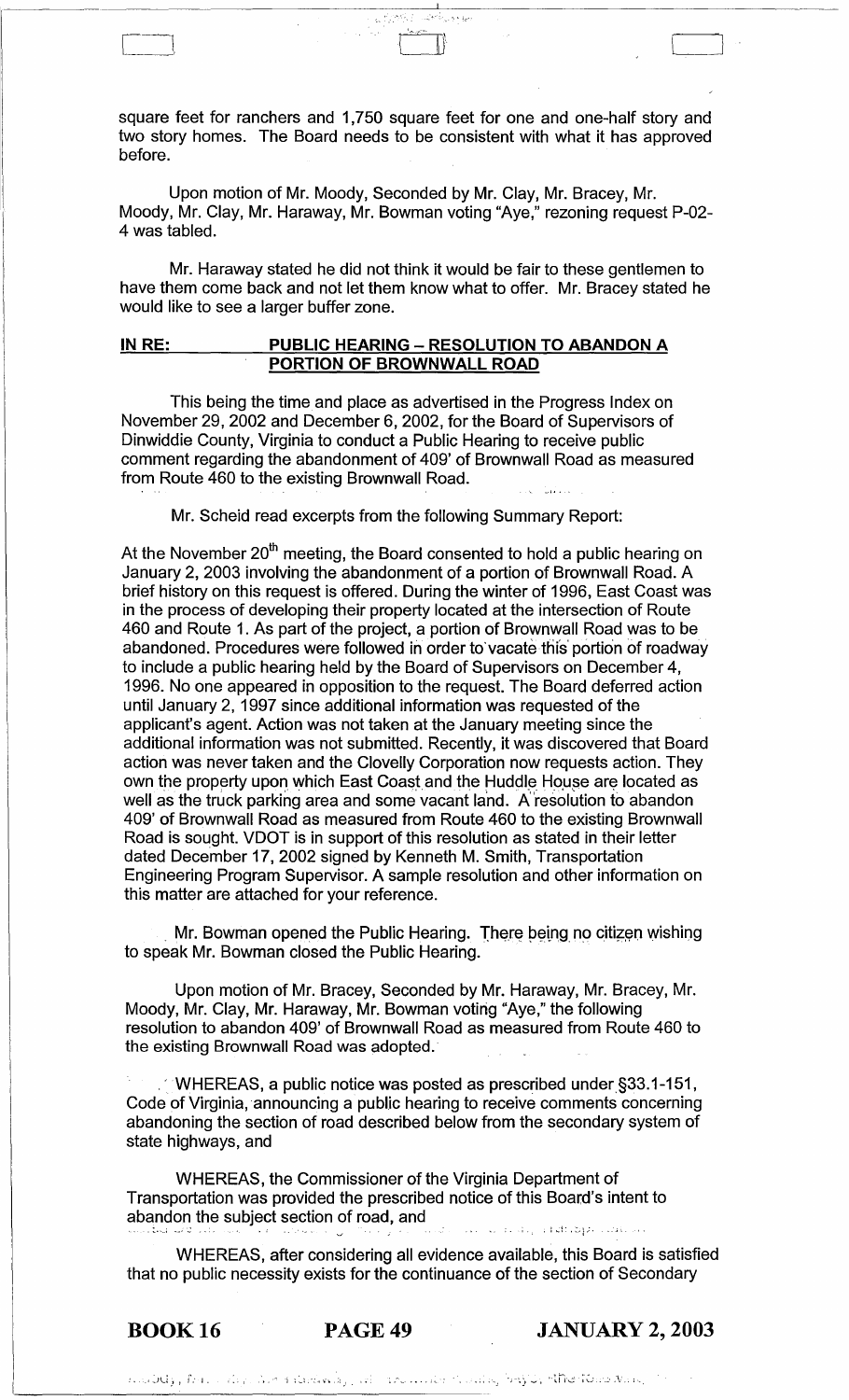Route 671 from Route 460 to a point 409 feet a distance of .077 miles, and hereby deems that section of road is no longer necessary as a part of the Secondary System of State Highways.

NOW, THEREFORE, BE IT RESOLVED, this Board abandons the above described section of road and removes it from the secondary system of state highways, pursuant to §33.1-151, Code of Virginia.

BE IT FURTHER RESOLVED, that a certified copy of this resolution be forwarded to the Resident Engineer of the Virginia Department of Transportation.

# IN RE: APPOINTMENTS - DINWIDDIE COUNTY PLANNING **COMMISSION**

Upon Motion of Mr. Bracey, Seconded by Mr. Haraway, Mr. Clay, Mr. Haraway Mr. Bowman, Mr. Bracey, Mr. Moody voting "Aye",

BE IT RESOLVED by the Board of Supervisors of Dinwiddie County, Virginia that Mr. Edward Hudson Titmus, III and Mr. Gilbert Wood are hereby reappointed to serve on the Dinwiddie County Planning Commission for a term ending December 31, 2006.

# IN RE: RESIGNATION OF MR. ROBERT HARRISON -APPOMATTOX RIVER WATER AUTHORITY & ALTERNATE REPRESENTATIVE FOR SOUTH CENTRAL WATER AUTHORITY

The County Administrator stated Mr. Rob Harrison has retired from the Dinwiddie County Water Authority effective December 31,2002. Due to the fact that he is the appointed representative on the Appomattox River Authority and the alternate representative on the SCWA the County needs someone to replace him. She recommended appointing Mr. Chris Wyatt the current Executive Director of the Dinwiddie County Water Authority to the two boards. Mr. Bracey commented he would like to meet him before an appointment is made. Mrs. Ralph stated she would have him fill out an appointment application and introduce him to the Board.

# IN RE: CRATER REGIONAL PARTNERSHIP'S AGREEMENT WITH COUNTY TO SUPPORT APPLICATION FOR "SKILLS STREAMS FOR SUCCESS" FUNDING FROM THE TOBACCO COMMISSION FOR 2003

The County Administrator stated a letter of agreement was enclosed in their packets from the Crater Regional Partnership asking for the County's support in their application to the State for Economic Development Funding from the Tobacco Commission for 2003 to continue the "Skills Streams for Success" Program. This is the third year of the program and the request is for the County to continue its support through our Tobacco Commission funds at 6%, which equals \$64,390 of our available allocation. Greensville and Sussex will be participating also as they have in the past. This is a beneficial program and she requested authorization to forward the letter. 

Upon motion of Mr. Haraway, Seconded by Mr. Moody, Mr. Bracey, Mr. Moody, Mr. Clay, Mr. Haraway, Mr. Bowman voting "Aye,"

BE IT RESOLVED by the Board of Supervisors of Dinwiddie County, Virginia that the County Administrator was authorized to sign the letter of agreement with Crater Regional Partnership to support their application to the State to participate in the support for Economic Development Funding from the Tobacco Commission in the amount of \$64,390 for 2003 to continue the "Skills" Streams for Success" Program.

**BOOK 16** PAGE 50 JANUARY 2, 2003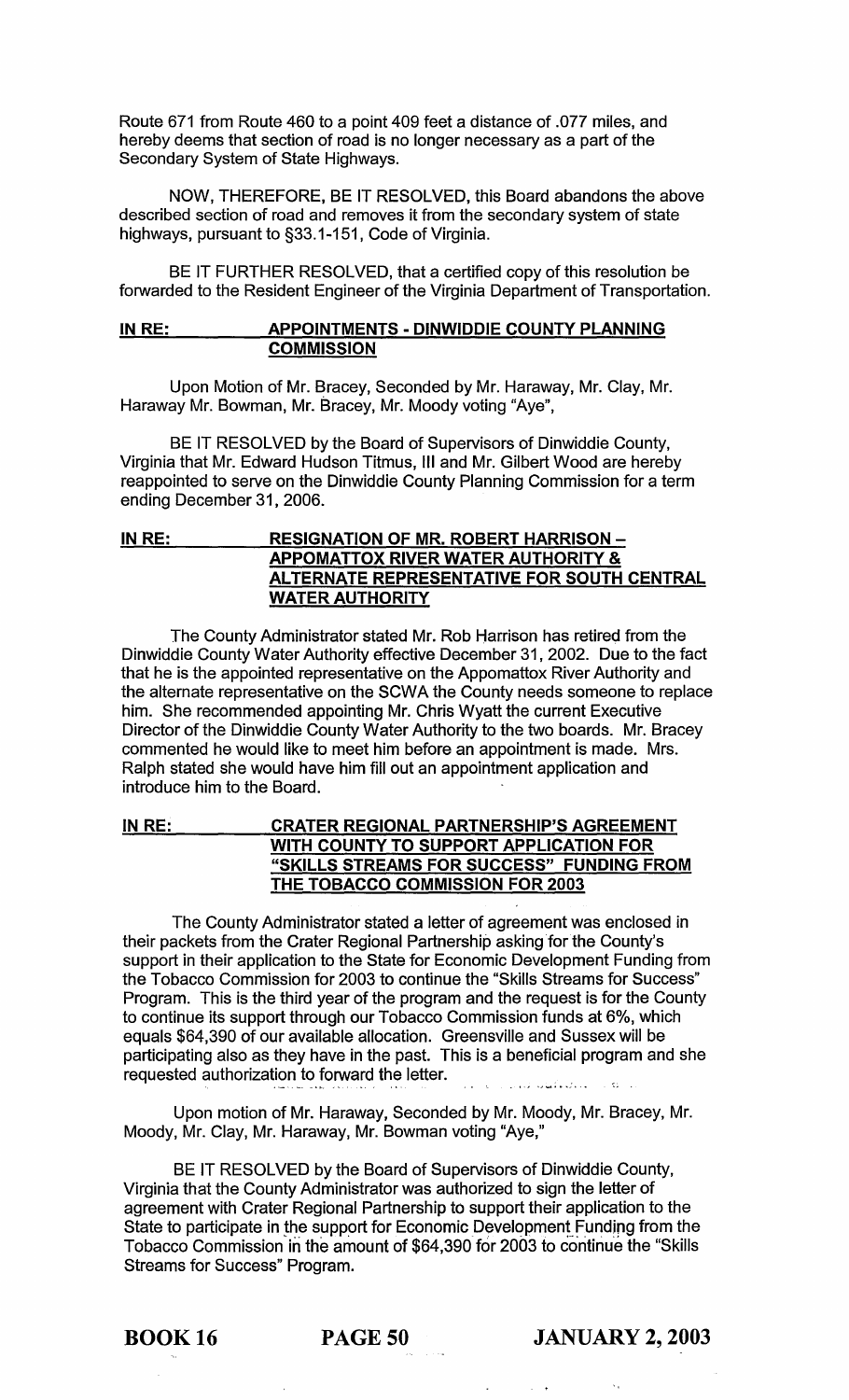# IN RE: COUNTY ADMINISTRATOR COMMENTS

 $\sim 10^{10}$ 

 $\sim$   $\sim$   $\sim$   $\sim$   $\sim$   $\sim$   $\sim$ 

The County Administrator commented she included copies of the proposed reductions in the State budget under the information tab in their packets. She also distributed copies of the proposed amendments to the Conflict of Interest Act for the Board's review.

Mr. Bracey questioned if anything had been introduced in the General Assembly regarding nepotism? The County Attorney explained that the Conflict of Interest Act prohibits a local government employee from having a personal interest (\$10,000 or more) in a contract with the governmental agency that employs him other than his own contract of employment. Nepotism is the employment of a Board of Supervisors member or anyone in the immediate family of a Board member or the County Administrator, which is prohibited. Ms. Katz stated she would provide that information to them.

# IN RE: BOARD MEMBER COMMENTS

Mr. Bowman commented he was confused about conditional use permits and it was just made clear to the Board how it works. He felt it would be advantageous to have the County Attorney explain the legal aspects of it to the Planning Commissioners so they would be up to speed with it before the next planning commission meeting. Mr. Bowman stated someone from the High Speed Rail should be contacted to see if they could be at the meeting also. Mr. Scheid said he would contact them. Mrs. Katz stated she would brief the Planning Commission members about conditional use permits if that was the desire of the Board. Mr. Clay and Mr. Haraway felt it would be advantageous. Mr. Bowman commented the Board does have the authority to turn down a conditional use permit and he felt the Planning Commissioners needed to have that information also. "It was pointed out that the Planning Commissioners were hearing a rezoning request from Tidewater on Wednesday, January 8; it is not a conditional use permit. Mr. Bowman stated he is not concerned about the rezoning request but he wants to make sure the Planning Commissioners have the information before they hear the conditional use permit case.

# IN RE: CLOSED SESSION

Mr. Clay stated I move to close this meeting in order to discuss matters exempt under section:

Consultation with Legal Counsel - §2.2-3711 A. 7 of the Code of Virginia - Sales Contract

Mr. Haraway seconded the motion. Mr. Moody, Mr. Clay, Mr. Haraway, Mr. Bowman, Mr. Bracey, voting "Aye", the Board moved into the Closed Meeting at 9:22 P.M.

A vote having been made and approved the meeting reconvened into Open Session at 10:03 P.M.

## IN RE: CERTIFICATION

 $\cdot$ ... Whereas, this Board convened in a closed meeting under § 2.2-3711 A.7, of the Code of Virginia - Sales Contract

And whereas, no member has made a statement that there was a departure from the lawful purpose of such closed meeting or the matters identified in the motion were discussed. .

Now be it certified, that only those matters as were identified in the motion, were heard, discussed or considered in the meeting.

BOOK 16 PAGE 50 JANUARY 2, 2003